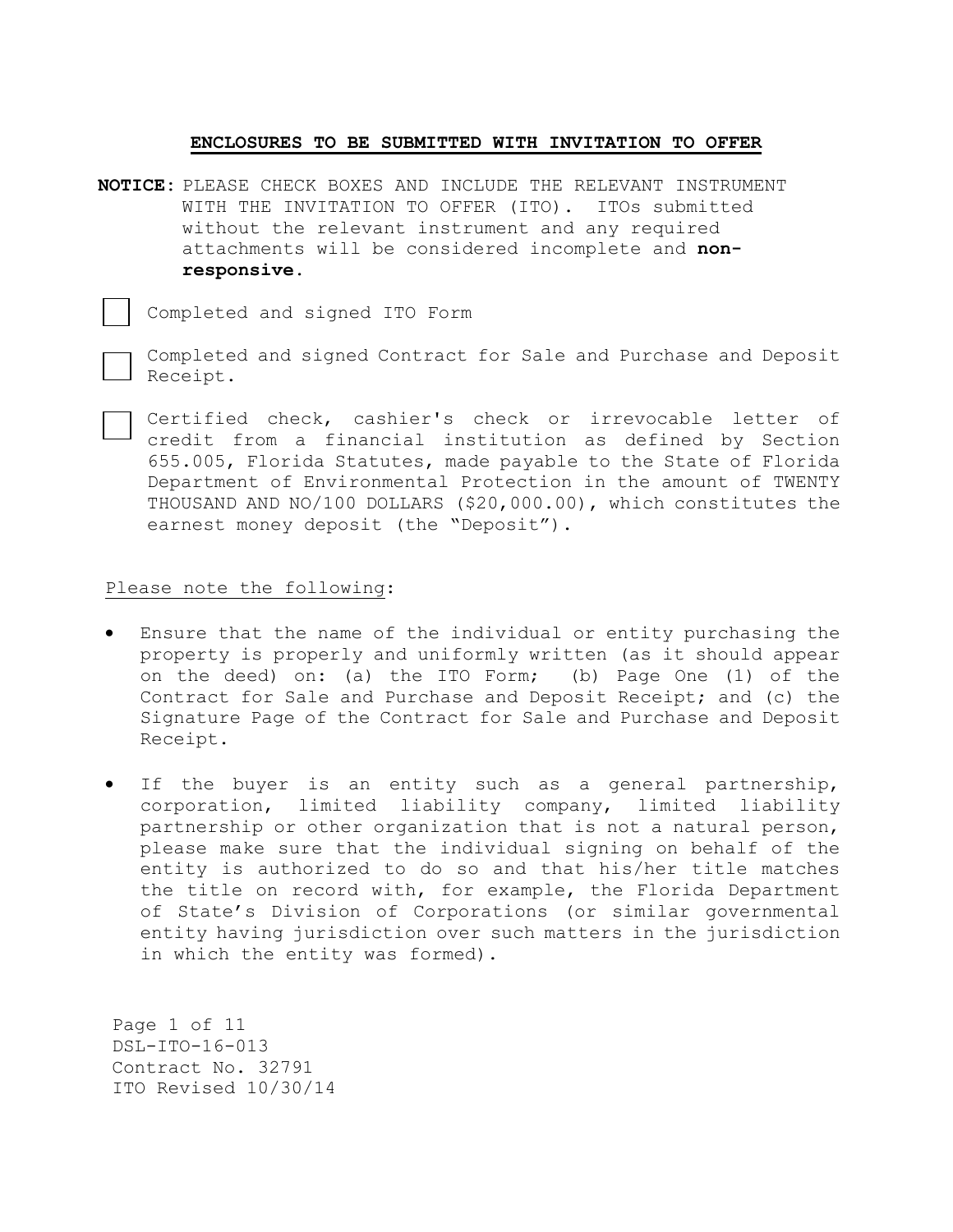## STATE LAND SALE – INSTRUCTIONS FOR INVITATION TO OFFER

Sealed offers will be received by the STATE OF FLORIDA DEPARTMENT OF ENVIRONMENTAL PROTECTION, (hereinafter referred to as "DEPARTMENT"), as staff to the BOARD OF TRUSTEES OF THE INTERNAL IMPROVEMENT TRUST FUND OF THE STATE OF FLORIDA (hereafter referred to as the "TRUSTEES"), from prospective buyers(each prospective buyer is hereinafter referred to as "OFFEROR") for the real property described below.

## LEGAL DESCRIPTION OF PROPERTY

The property which is located in Duval County, Florida, and is more particularly described in attached EXHIBIT "A."

**The minimum offer amount is \$480,000. Any offers for less than the minimum offer amount will be considered counterproposals and will be deemed nonresponsive and rejected.**

#### CONDITIONS OF SALE

Sale of this property shall be by quitclaim deed (including improvements) on an "as is," "where is" basis. The OFFEROR agrees to pay all outstanding real estate taxes. The OFFEROR agrees to take title to the property subject to all outstanding taxes, any special liens or assessments, comprehensive land use plans, zoning, restrictions, prohibitions, permits, leases, tenancies and encumbrances affecting the property, and other requirements imposed by governmental authority; restrictions, qualifications and matters appearing on the plat, or otherwise common to the subdivision, restrictive covenants, public utility easements and all outstanding easements, reservations and other interests The sale shall be subject to a reservation in favor of the TRUSTEES of an undivided three-fourths interest in phosphate, minerals, and metals and one-half interest in all petroleum with the privilege to mine and develop the same in compliance with Section 270.11, Florida Statutes.

# OFFER GUARANTEE

Each offer shall be accompanied by an earnest money deposit (hereinafter referred to as the "Deposit") in the form of a certified or cashier's check or irrevocable letter of credit from

Page 2 of 11 DSL-ITO-16-013 Contract No. 32791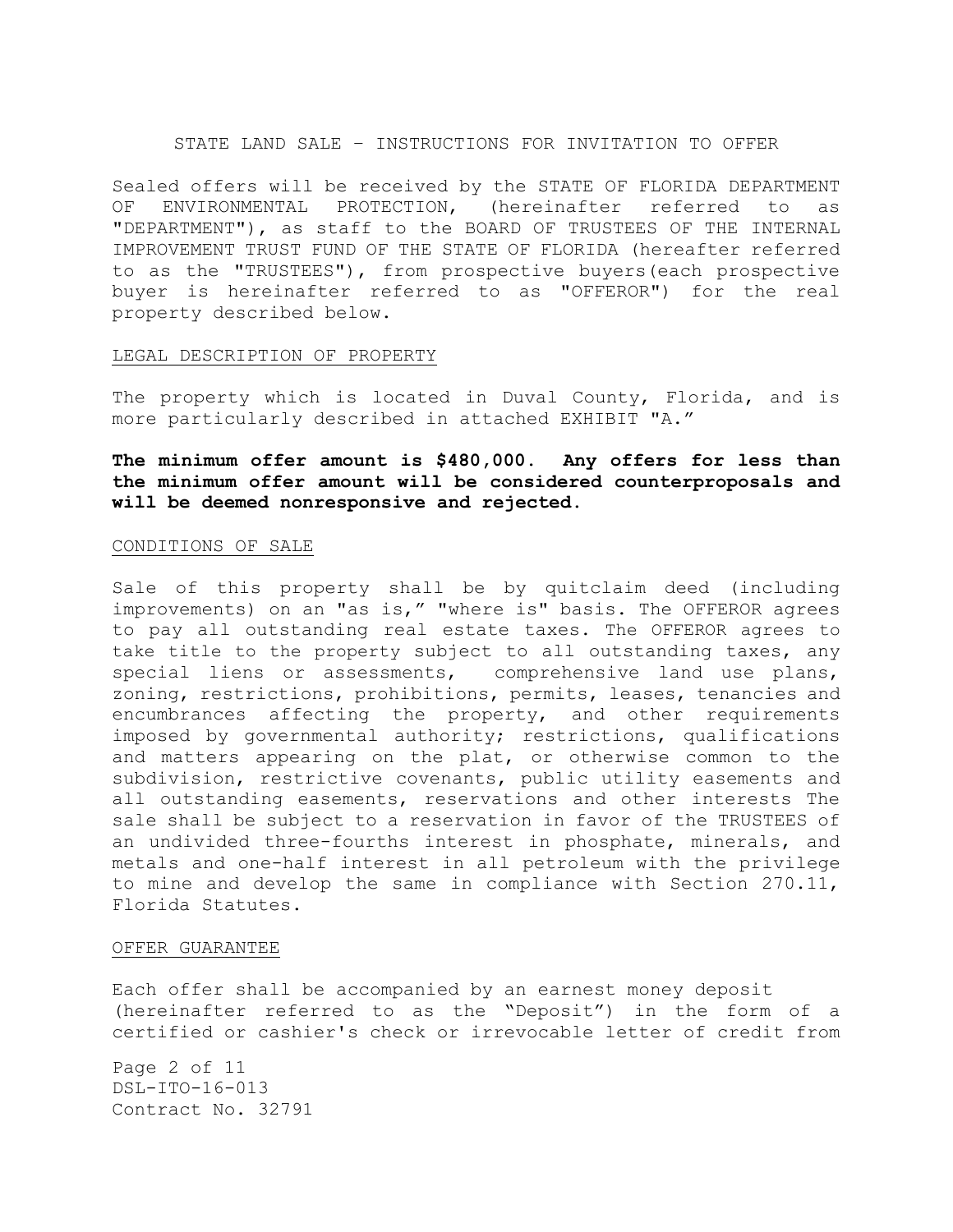a financial institution as defined in Section 655.005, Florida Statutes, made payable to the State of Florida Department of Environmental Protection in the amount of TWENTY THOUSAND AND NO/100 DOLLARS (\$20,000.00). The Deposit shall be forfeited to the TRUSTEES if the successful OFFEROR fails to perform as specified after written notification of award. Any Deposits received from unsuccessful OFFERORS will be returned within ten working days after the TRUSTEES' decision.

# **OFFER CONDITIONS**

- 1. At closing, the successful OFFEROR shall be required to pay the balance of the purchase price by wire transfer of funds through a Federal Reserve Bank or other immediately available funds acceptable to the TRUSTEES, made payable to the State of Florida Department of Environmental Protection or the TRUSTEES' designated closing agent.
- 2. The TRUSTEES will not extend credit. Therefore, each OFFEROR is responsible for arranging any necessary financing and the name of any lender to be involved, if applicable, must be included in the offer.
- 3. The OFFEROR shall pay for all costs of closing including, but not limited to, the cost incurred through the surveying, advertising and appraisal of the property, title insurance, documentary stamp tax on the quitclaim deed, recording costs, real estate brokerage fees, and any other closing costs that OFFEROR may incur. The TRUSTEES may require that the closing be processed by and through a title insurance company office, or other agent, designated by the TRUSTEES, and the OFFEROR shall pay any costs charged by such company or agent for this closing service.
- 4. The OFFEROR shall pay all costs of sale incurred by the TRUSTEES or other parties on behalf of the TRUSTEES, by separate certified or cashier's check, made payable to the State of Florida Department of Environmental Protection or an escrow agent designated by the DEPARTMENT, at the time of closing. The following costs have been or will be incurred by the TRUSTEES. The amounts below are for informational purposes only and are believed to be the final costs incurred

Page 3 of 11 DSL-ITO-16-013 Contract No. 32791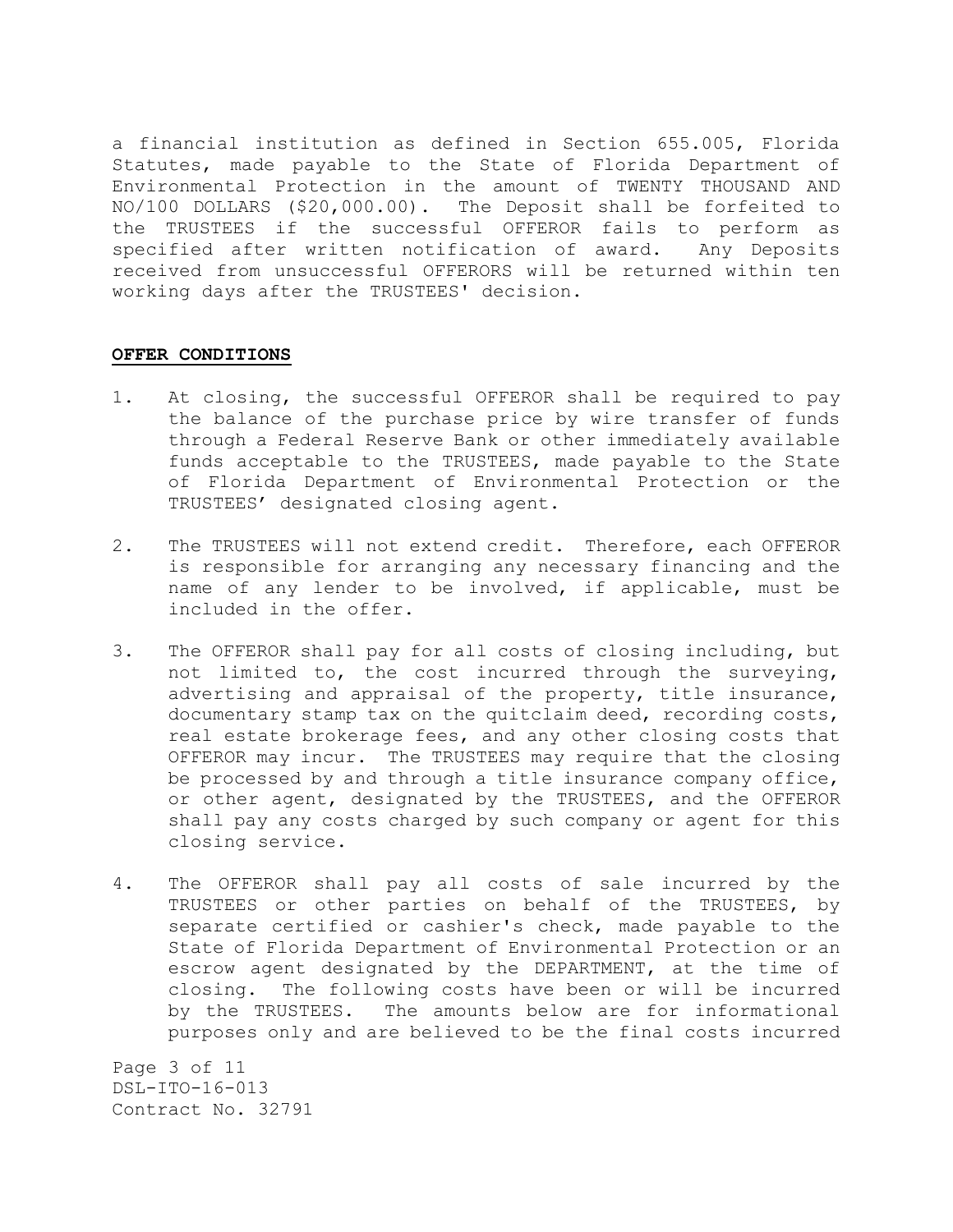but may be subject to change or additional costs may be incurred prior to closing:

| $\bullet$ Appraisal:                                   | \$3,400.00 |
|--------------------------------------------------------|------------|
| • Advertising:                                         | \$102.00   |
| • Real Estate Brokerage fee to                         |            |
| Savills Studley Occupier Services, Inc.: \$ 14,400.00* |            |

\*Fee to Savills Studley Occupier Services, Inc., shown above is an estimate based on the minimum offer amount of \$480,000. The fee will be based on the final purchase price and may be higher than the estimated fee.

5. Any offer containing or accompanied by counterproposals or offers as to sale terms or conditions shall be deemed nonresponsive and rejected.

## ON-SITE INSPECTION

An on-site inspection of the property is not mandatory; however, if you need assistance to locate and inspect the premises, please call Randy Mills, Savills Studley Occupier Services, Inc., at (727) 421-8789 to arrange for an on-site inspection. All interested parties are required to sign a Release and Waiver of Liability Agreement before entering the property.

## VERBAL INSTRUCTIONS NON-BINDING

The TRUSTEES are not bound by or responsible for any information verbally given to any prospective OFFEROR by any employee of the DEPARTMENT. Only those communications pertaining to this offer, which are in writing from the DEPARTMENT, may be considered as a duly authorized expression on behalf of the DEPARTMENT and the TRUSTEES. Only communications from a OFFEROR that are signed and in writing will be recognized by the DEPARTMENT as duly authorized expressions on behalf of the OFFEROR.

GENERAL INFORMATION

Page 4 of 11 DSL-ITO-16-013 Contract No. 32791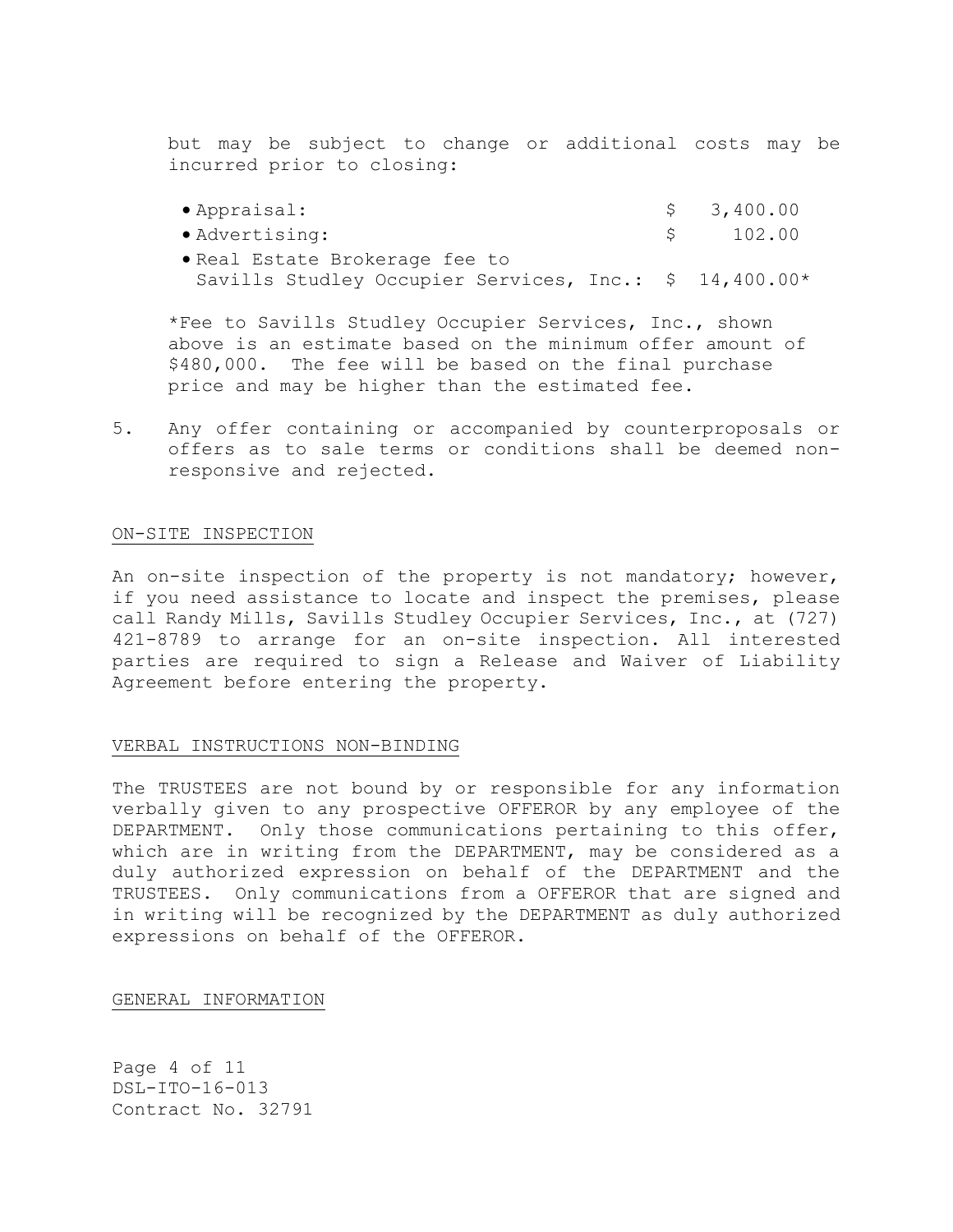It shall be the responsibility of each OFFEROR to raise any questions prior to the offer opening concerning the property or the terms and conditions of sale or offer procedures as stated in this offer invitation.

For information concerning the property and/or offer procedures please contact Randy Mills, Savills Studley Occupier Services, Inc., at (727) 421-8789, or Jim Leftheris, State of Florida Department of Environmental Protection, Division of State Lands, Bureau of Real Estate Services, Room 380K, Carr Building, Tallahassee, Florida 32399-3000, at (850)245-2736.

OFFERORS are cautioned to carefully examine these Instructions for Invitation to Offer, the property being offered for sale and to be thoroughly informed regarding any and all conditions and requirements of this offer invitation. A OFFEROR will not be relieved of any liabilities and/or obligations because of its lack of knowledge of conditions or requirements.

#### **OFFER SUBMISSION DEADLINE**

**Offers will be accepted until 12:00 noon, EDT, September 8, 2016. Any offer received after that time will be returned to the OFFEROR unopened. The DEPARTMENT is not responsible for offers not received by 12:00 noon, EDT, September 8, 2016.**

## OFFER OPENING AND CONSIDERATION

All offers received by the offer submission deadline will be publicly opened at **1:00 p.m., EDT, on September 8, 2016**, **Room 301G**, Carr Building, 3800 Commonwealth Boulevard, Tallahassee, Florida 32399-3000 by the DEPARTMENT. Any interested party may attend this opening. No offer will be accepted after the date and time established these Instructions for Invitation to Offer.

## OFFER FORM AND CONTRACT FOR SALE AND PURCHASE AND DEPOSIT RECEIPT

The "Offer Form" and the "Contract for Sale and Purchase and Deposit Receipt" shall be completed in their entirety and be submitted in accordance with the procedures set forth in these

Page 5 of 11 DSL-ITO-16-013 Contract No. 32791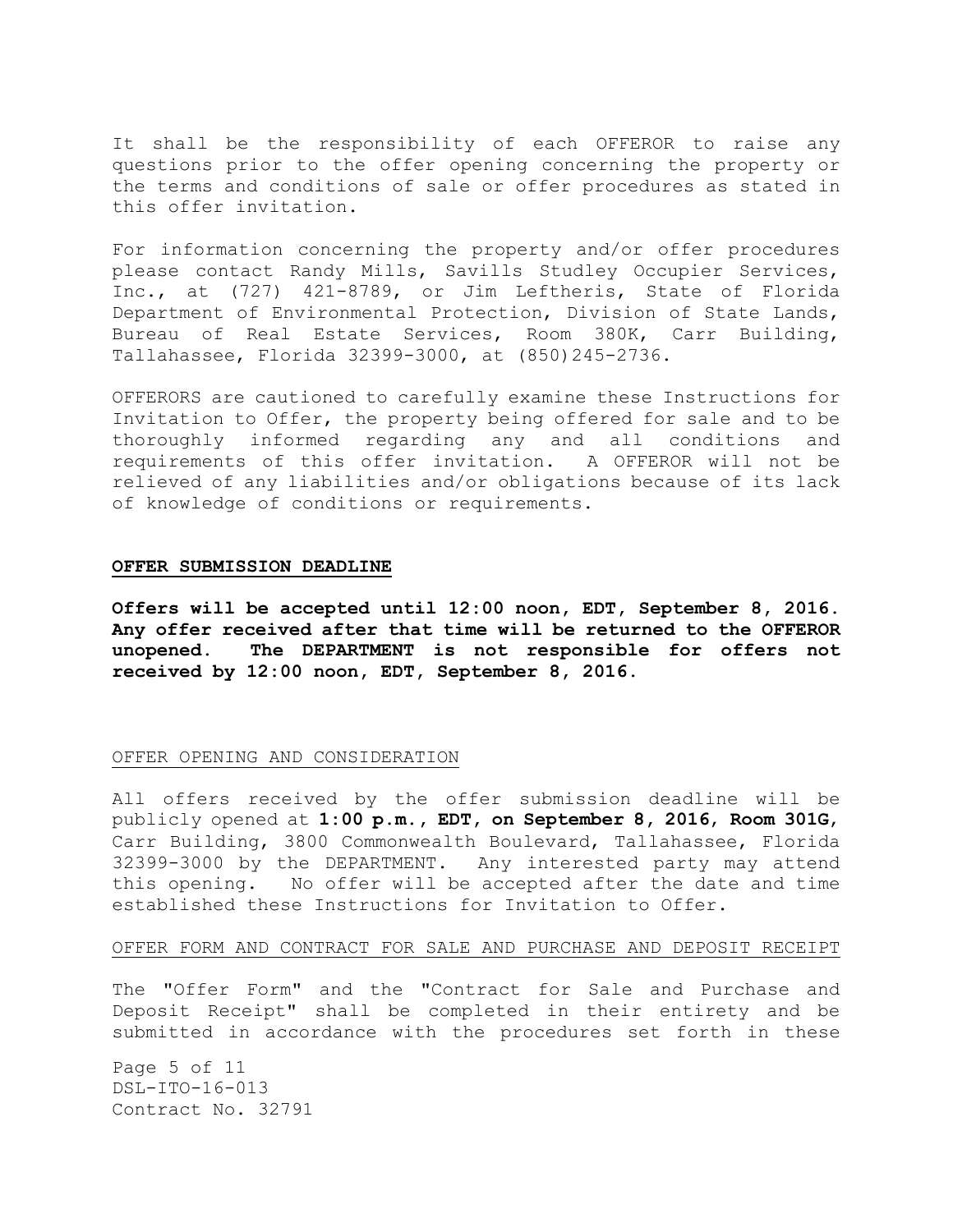Instructions for Invitation to Offer. Otherwise, the offer will be deemed nonresponsive and rejected. The offer for the property shall be entered on the Offer Form and on paragraph 2. of the Contract for Sale and Purchase and Deposit Receipt. NO OTHER TYPE OF "OFFER FORM" OR "PROPOSAL SHEET" WILL BE ACCEPTED AS A VALID RESPONSE TO THIS INVITATION TO OFFER.

# OFFER AWARD

Any award made will be to the highest responsive OFFEROR, provided it is in the TRUSTEES' interest to accept the offer. The TRUSTEES or the DEPARTMENT, as staff to the TRUSTEES, reserves the right to reject any or all offers. The TRUSTEES or the DEPARTMENT further reserves the right to waive any minor irregularities in any offer received. In the event two (2) or more responses are received which equal or exceed the minimum offer amount, are of equal amounts and are the the highest responsive offers received, then those parties, and only those parties, will be notified by Savills Studley Occupier Services, Inc., or the DEPARTMENT within three (3) business days and asked to resubmit a new Offer Form and Contract for Sale and Purchase and Deposit Receipt within five(5) business days of the deadline for their notice. This procedure shall repeat until an award is made to the highest responsive OFFEROR or until such time as the DEPARTMENT determines that this ITO is withdrawn.

# MAILING INSTRUCTIONS

All offers must be submitted in a sealed envelope marked **"SEALED OFFER - DUVAL COUNTY, OFFER NO. DSL-ITO-16-013." Each OFFEROR MUST enter its name and return address in the upper left-hand corner for identification purposes.** Offers may be delivered as follows:

 U.S. Postal Service to State of Florida Department of Environmental Protection, Division of State Lands, Bureau of Real Estate Services, 3800 Commonwealth Boulevard, Mail Station 115, Tallahassee, Florida 32399-3000, Attention Jim Leftheris,

 hand delivery to State of Florida Department of Environmental Protection, Division of State Lands, Bureau of Real Estate Services, 3800 Commonwealth Boulevard, Carr Building First Floor Reception Desk, Tallahassee, Florida, Attention Jim Leftheris, or

Page 6 of 11 DSL-ITO-16-013 Contract No. 32791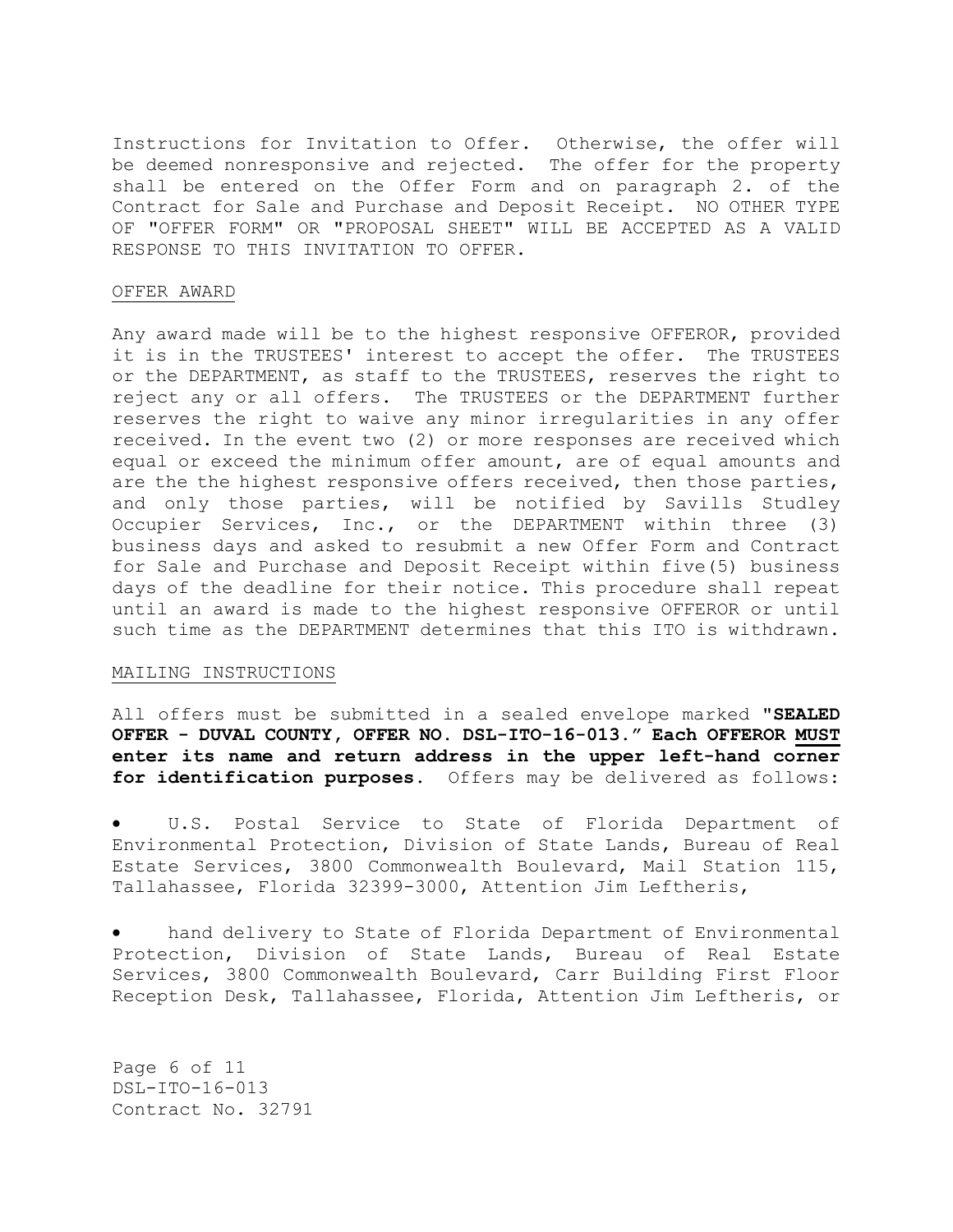sent via commercial carrier to the State of Florida Department of Environmental Protection, Bureau of Real Estate Services, Mail Station 115, 3800 Commonwealth Boulevard, Tallahassee, Florida 32399-3000 by the offer submission deadline.

**NOTE: THE STATE OF FLORIDA DEPARTMENT OF ENVIRONMENTAL PROTECTION WILL NOT OPEN ANY ENVELOPE SUBMITTED IN ASSOCIATION WITH THIS OFFER WHICH IS NOT PROPERLY ADDRESSED TO "State of Florida Department of Environmental Protection, Division of State Lands, Bureau of Real Estate Services" and marked** "**SEALED OFFER - DUVAL COUNTY, OFFER NO. DSL-ITO-16-013. OFFERS MUST BE SUBMITTED ON AN OFFER FORM AND INCLUDE A FULLY EXECUTED CONTRACT FOR SALE AND PURCHASE AND DEPOSIT RECEIPT ALONG WITH THE \$20,000 DEPOSIT.**

#### AMERICANS WITH DISABILITIES ACT REQUIREMENT

Any vendor or contractor submitting a offer or proposal to the DEPARTMENT for providing commodities or contractual services may not exclude any person(s) from participating in; deny any person(s) the proceeds or benefits of; not otherwise subject any person(s) or subcontractors to any form of discrimination based on the grounds of race, creed, color, national origin, age, sex, or disability. Any vendor or contractor which is providing commodities or contractual services, or possible subcontractor, must comply with the pertinent portion of the Americans with Disabilities Act of 1990, Public Law 101-336.

Any person with a qualified disability shall not be denied equal access and effective communication regarding any offer/proposal documents or the attendance at any related meeting or offer/proposal opening. If accommodations are needed because of a disability, please contact Randy Mills, Savills Studley Occupier Services, Inc., at (727) 421-8789 or Jim Leftheris, State of Florida Department of Environmental Protection, Division of State Lands, Bureau of Real Estate Services, Carr Building, Tallahassee, Florida 32399-3000, at (850)245-2736.

Page 7 of 11 DSL-ITO-16-013 Contract No. 32791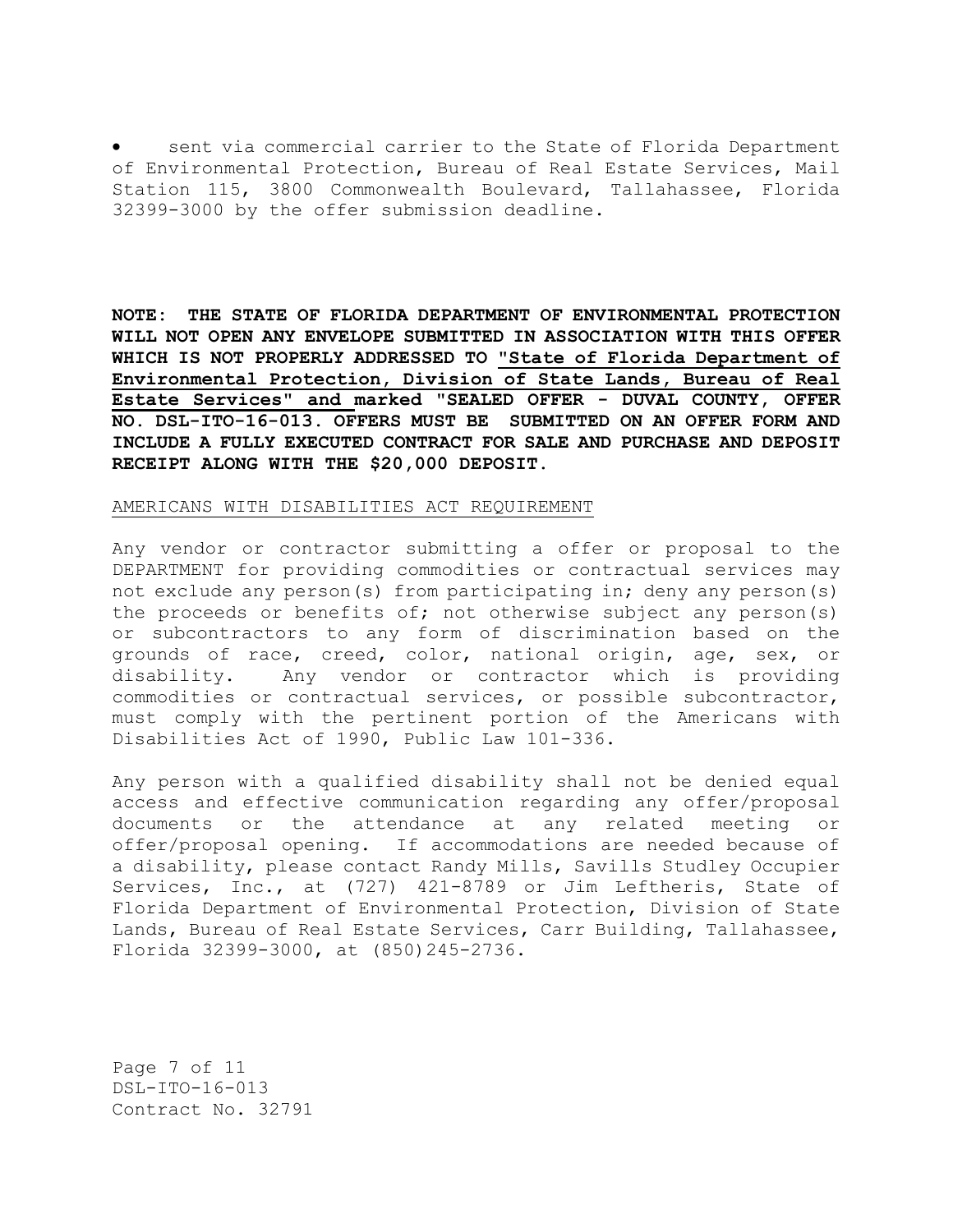## OFFER FORM

#### STATE LAND SALE

OFFEROR hereby offers the lump sum of \$ for the purchase of the state land described in the Contract for Sale and Purchase and Deposit Receipt. The lump sum entered above does not include closing costs and other costs of the sale as described in the Instructions for Invitation to Offer and paragraph 4.c of the Contract for Sale and Purchase and Deposit Receipt.

# CERTIFICATION

I hereby certify that this offer is made without prior understanding, agreement or connection with any corporation, firm or person submitting an offer for this property and is in all respects fair and without collusion or fraud. I agree to abide by all conditions of this offer and certify that I am authorized to sign this Offer Form for OFFEROR. I further certify that I have read and understand all the offer specifications and conditions. I agree to all terms, conditions and provisions that pertain to the sale of the specified property.

OFFEROR NAME **AUTHORIZED** SIGNATURE

OFFEROR MAILING ADDRESS AUTHORIZED SIGNATURE (Print)

CITY STATE ZIP CODE TITLE

AREA CODE/TELEPHONE NUMBER CORPORATION CHARTER NUMBER

Page 8 of 11 DSL-ITO-16-013 Contract No. 32791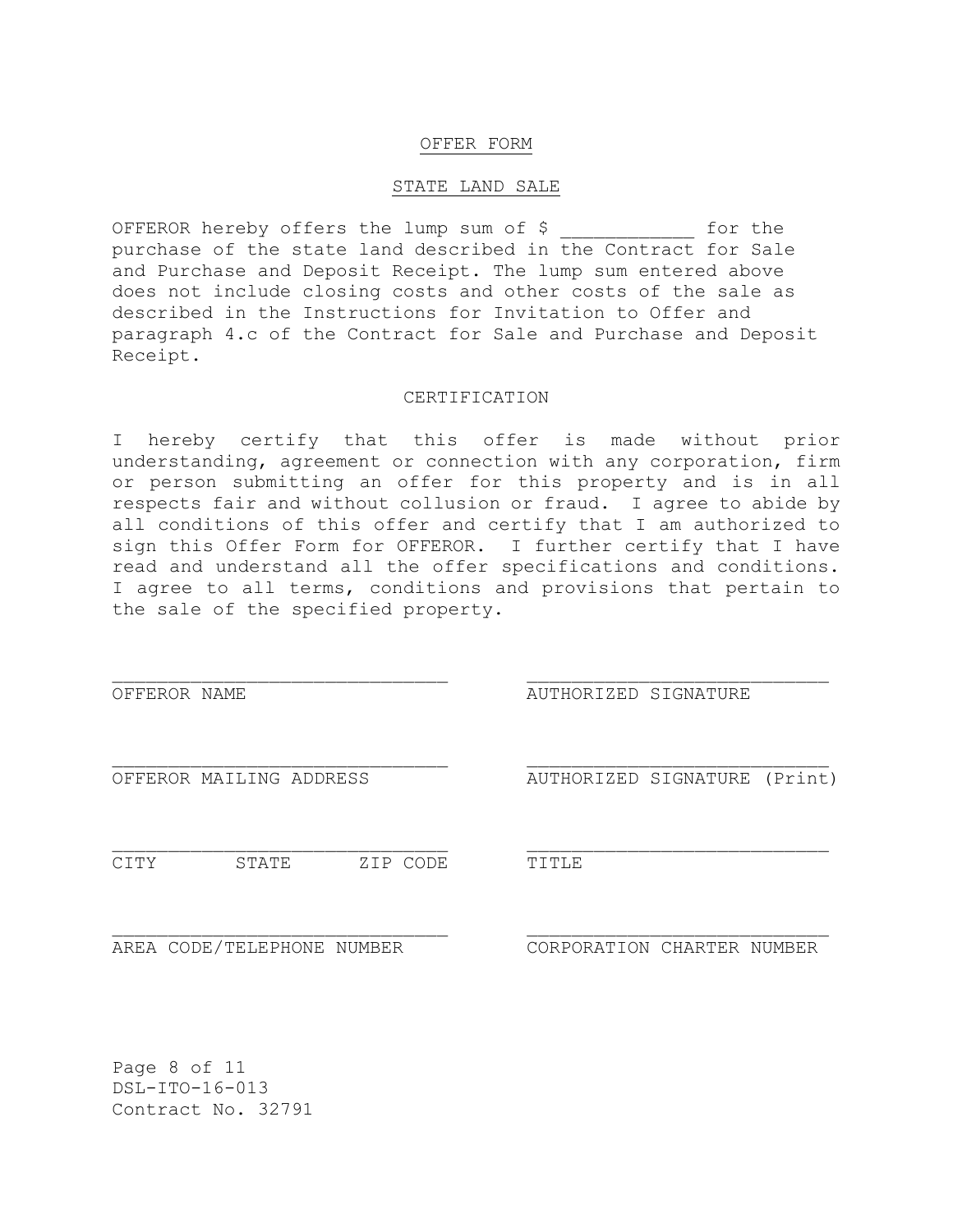# EXHIBIT "A"

# LEGAL DESCRIPTION OF THE PROPERTY

That certain piece, parcel or tract of land situate, lying and being a part of Lots 13 and 14, M. J. Phillips Subdivision of part of the William Craig Grant, Section 44, Township 2 South, Range 27 East, according to plat thereof, recorded in Deed Book "AQ", page 478, former public records, Duval County, Florida, and being more particularly described as follows: Commence at the Southeast corner of Adeline Lohman's Replat, as recorded in Plat Book 6 page 97 of the Current Public Records of said County; thence North 65 degrees 52 minutes 00 seconds East, 18.00 feet to the Westerly right of way line of Phillips Highway (a 100-foot right of way as now established): thence South 24 degrees 08 minutes 00 seconds East along said Westerly right of way line, 121.86 feet for a point of beginning; thence continue South 24 degrees 08 minutes 00 seconds East along said Westerly right of way line, 285.25 feet; thence South 65 degrees 52 minutes 00 seconds West, 363.35 feet to the Easterly right of way line of the Florida East Coast Railroad; thence North 38 degrees 51 minutes 40 seconds West along said Easterly right of way line, 322.10 feet; thence North 65 degrees 52 minutes 00 seconds East, 40.00 feet; thence North 38 degrees 51 minutes 40 seconds West, 40.00 feet; thence North 65 degrees 52 minutes 00 seconds East, 201.40 feet; thence South 39 degrees 37 minutes 24 seconds East, 67.40 feet; thence North 65 degrees 52 minutes 00 seconds East, 196.00 feet to the point of beginning.

# AND

A portion of Lots 13 and 14, Phillips Subdivision, as recorded in Deed Book "AQ", Page 478 of the former Public Records of Duval County, Florida, also being a portion of those lands described and recorded in Official Records Volume 6793, Page 782 of the current Public Records of said County, lying within Section 44, Township 2 South, Range 27 East, said County, being more particularly described as follows:

Commence at the intersection of the Easterly right-of-way line of St. Augustine Road (a 40 foot right-of-way, as now established at this location) with the Northeasterly line of a Florida East Coast Railroad right-of-way (a 100 foot right-of-way, as now established); thence S 29º52'53" E, along said Florida East Coast Railroad right-of-way, a distance of 105.99 feet to an intersection with a proposed right-of-way line as shown on right-of-way map of St. Augustine Road prepared by Southtech Surveyors, Inc. for the City of Jacksonville, Florida, dated May 17, 1996; thence N 36º00'00" E along said proposed right-of-way line, a distance of 65.46 feet to the POINT OF BEGINNING; thence continue N 36°00'00" E, along said proposed right-of-way line, a distance of 80.82 feet to the point of curvature of a curve leading Northeasterly; thence continue along said proposed right-of-way line being the arc of said curve leading Northeasterly, being concave Southeasterly, and having a radius of 788.51 feet, an arc distance of 23.34 feet, said arc being

Page 9 of 11 DSL-ITO-16-013 Contract No. 32791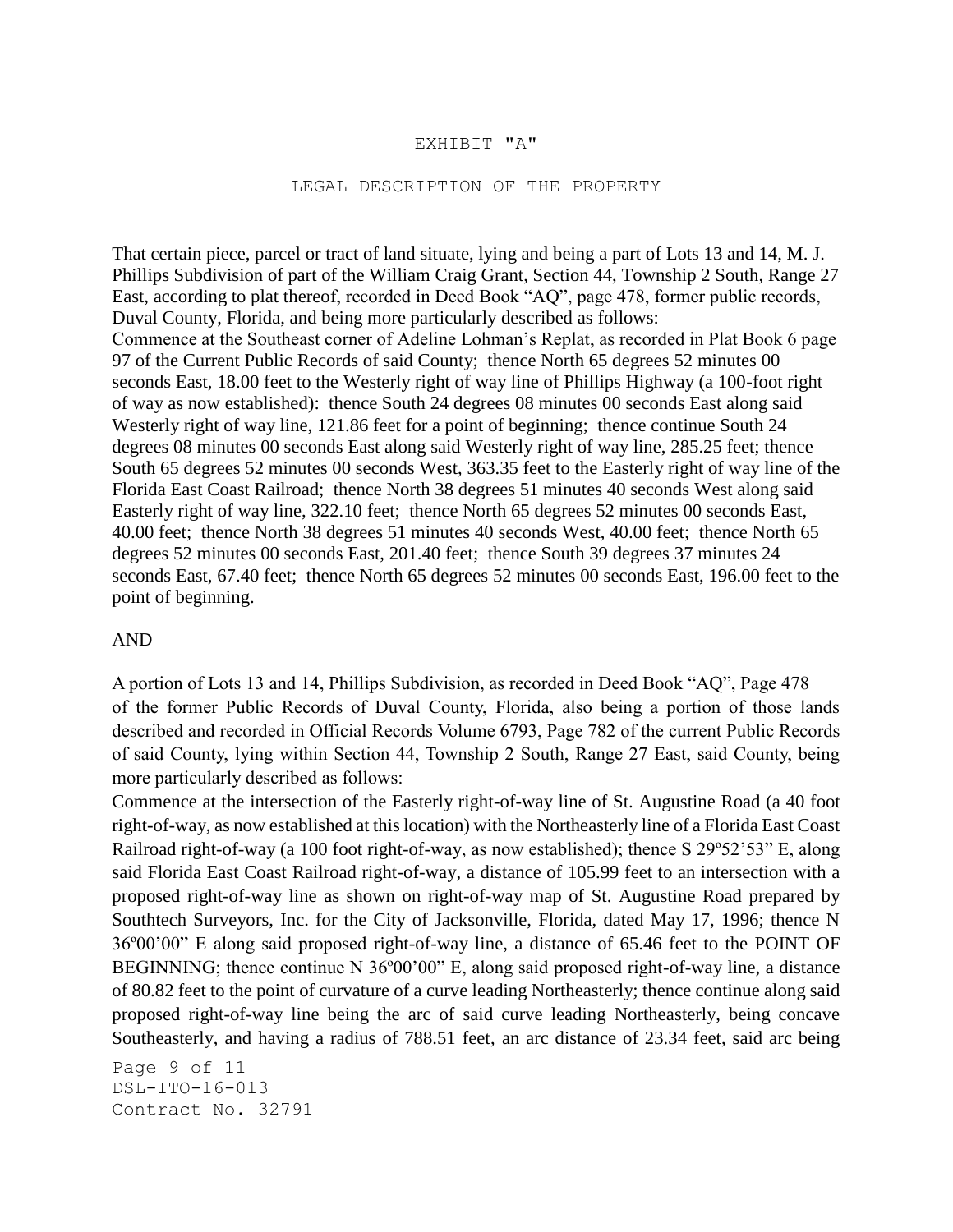subtended by a chord bearing and distance of N 36º50'53" E, 23.34 feet to an intersection with the Northeasterly line of aforesaid lands recorded in Official Records Volume 6793, Page 782; thence S 37º33'57" E, along last said line, a distance of 226.75 feet to the most Southerly corner of those lands described and recorded in Official Records Volume 4847, Page 390 of said current Public Records, thence S 67º17'41" W, along the Southwesterly prolongation of the Southeasterly line of said lands recorded in Official Records Volume 4847, Page 390, a distance of 103.46 feet; thence N 37°33'57" W, parallel to and 100 feet perpendicular from said Northeasterly line of Official Records Volume 6793, Page 782, a distance of 171.08 feet to an intersection with said proposed right-of-way line and the POINT OF BEGINNING.

# Less and except:

A portion of lot 13, Phillips Subdivision, as recorded in Deed Book "AQ", Page 478 of the former Public Records of Duval County, Florida, also being a portion of those lands described and recorded in Official Records Volume 4847, Page 390 of the current public records of said county, lying within Section 44, Township 2 South, Range 27 East, said county, being more particularly described as follows:

Commence at the intersection of the easterly right-of-way line of St. Augustine Road (a 40 foot right-of-way, as now established at this location) with the northeasterly line of a Florida East Coast Railroad right-of-way (a 100 foot right-of-way, as now established); thence South 29'52'53" East, along said Florida East Coast Railroad right-of-way, a distance of 105.99 feet to an intersection with a proposed right-of-way line as shown on right-of-way map of St. Augustine road prepared by Southtech Surveyors, Inc. for the City of Jacksonville, Florida, dated May 17, 1996, thence North 36'00'00" East, along said proposed right-of-way line, a distance of 146.28 feet to a point of curvature of a curve leading northeasterly, thence continue along said proposed right-of-way line being the arc of said curve leading northeasterly, being concave southeasterly, and having a radius of 788.51 feet, an arc distance of 23.34 feet, said arc being subtended by a chord bearing and distance of North 36'50'53" East, 23.34 feet to an intersection with the northeasterly line of those lands described and recorded in Official Records Volume 6793, Page 782 of aforesaid current public records, also being the southwesterly line of Official Records Volume 4847, Page 390 of said public records and the Pont of Beginning; thence North 37'33'57" West, along last said line, a distance of 96.14 feet to the most southerly corner of those lands described and recorded in Deed Book 1728, Page 292 of said public records; thence North 67'17'41" East, along the southeasterly line of last said lands, a distance of 40.00 feet; thence North 37'33'57" West, along the northeasterly line of last said lands, a distance of 40.00 feet to the most northerly corner of last said lands; thence North 67'17'41" East, along a northwesterly line of said lands described and recorded in Official Records Volume 4847, Page 390 a distance of 203.53 feet to an intersection with a southwesterly line of those lands described and recorded in Official Records Volume 5045, Page 63, Parcel 1, of said public records; thence South 38'21'09" East, along last said line, a distance of 48.54 feet to an intersection with said proposed right-of-way line; thence along said proposed right-of-way line being the arc of a curve leading southwesterly, being concave southeasterly, and having a radius of 788.51 feet, and arc

Page 10 of 11 DSL-ITO-16-013 Contract No. 32791